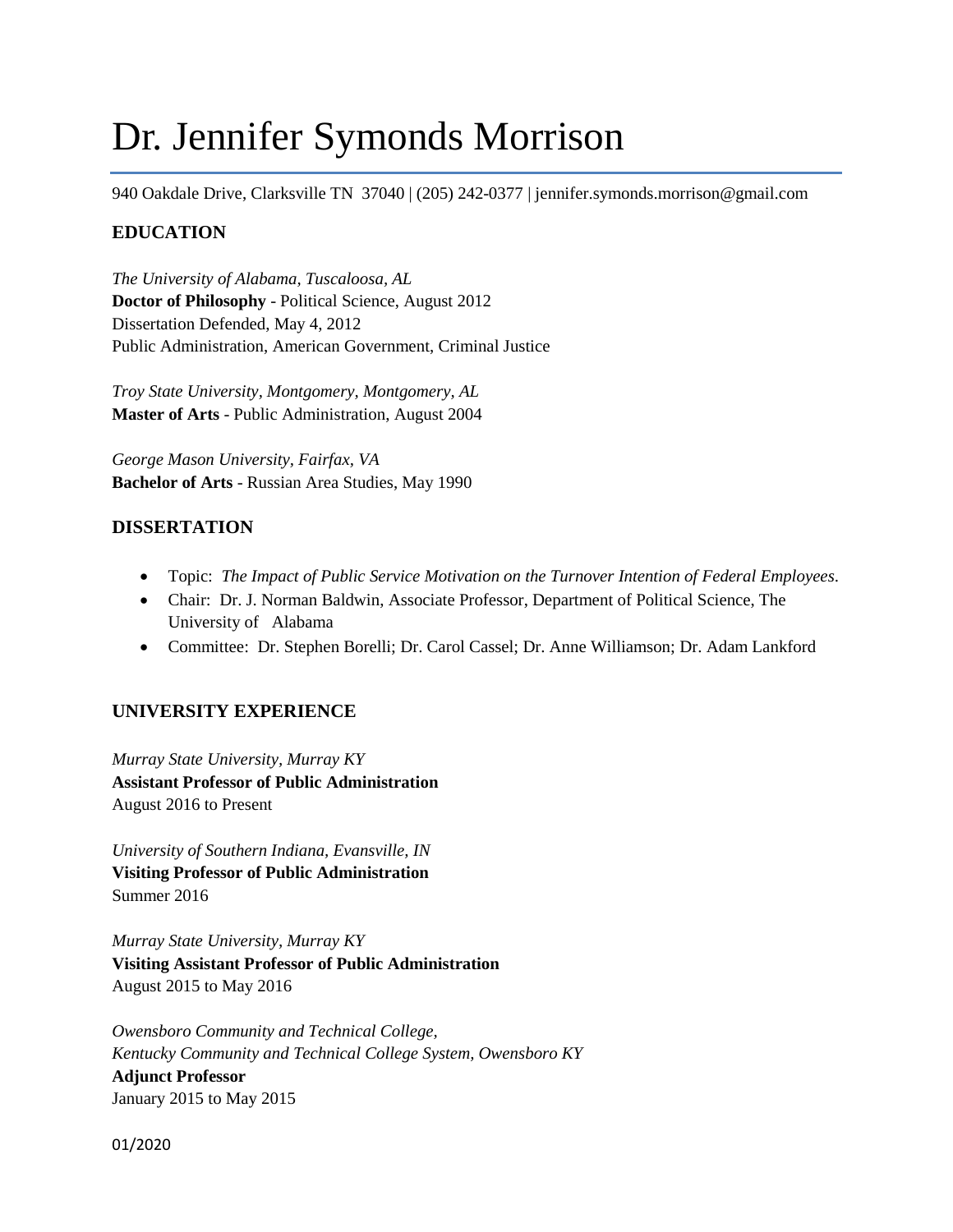*Brescia University, Owensboro, KY* **Adjunct Professor/Online Instructor** May 2013 to May 2015

*Brescia University, Owensboro, KY* **Visiting Assistant Professor** August 2012 to May 2013

*The University of Alabama, Tuscaloosa, AL* 

**Graduate Teaching Assistant, Department of Political Science** January 2006 to May 2010

*Educational Testing Service*

**AP US Government Exam Reader**

June 2020 (From Home, Table Leader) June 2019 (Table Leader) June 2018 (Table Leader ) June 2017 (Reader) June 2015 (Reader) June 2014 (Reader) June 2013 (Reader) June 2012 (Reader) June 2011 (Reader)

# **CURRENT COURSES (Fall 2020)**

- **Public Sector Human Resource Management:** (Undergraduate and Graduate) An intensive, overview of public sector human resource and human capital management in the federal, state, and local governments, including such topics as types of personnel systems; recruitment and selection; compensation and benefits; training and development; performance management; legal compliance; diversity; and labor-management relations. Online course developed and designed with assistance from Academic Partnerships for Murray State e-campus. Course passes Quality Matters peer-review at 100%. Zoom course developed from Online course map.
- **Foundations of Public Administration**: (Undergraduate and Graduate) An introduction to the study of public administration, covering substantive topics in the field as well as the political dimensions of public service and the ethical issues faced by government practitioners. Emphasis is placed on the development of the discipline as a field of inquiry. For graduate students, must be taken in the first semester of coursework in the MPA program. Online course developed and designed with assistance from Academic Partnerships for Murray State e-campus. Course passes Quality Matters peer-review at 100%.
- **American National Government:** The American political system, its constitution, institutions and processes. Taught online. Online course uses Cengage's MindTap.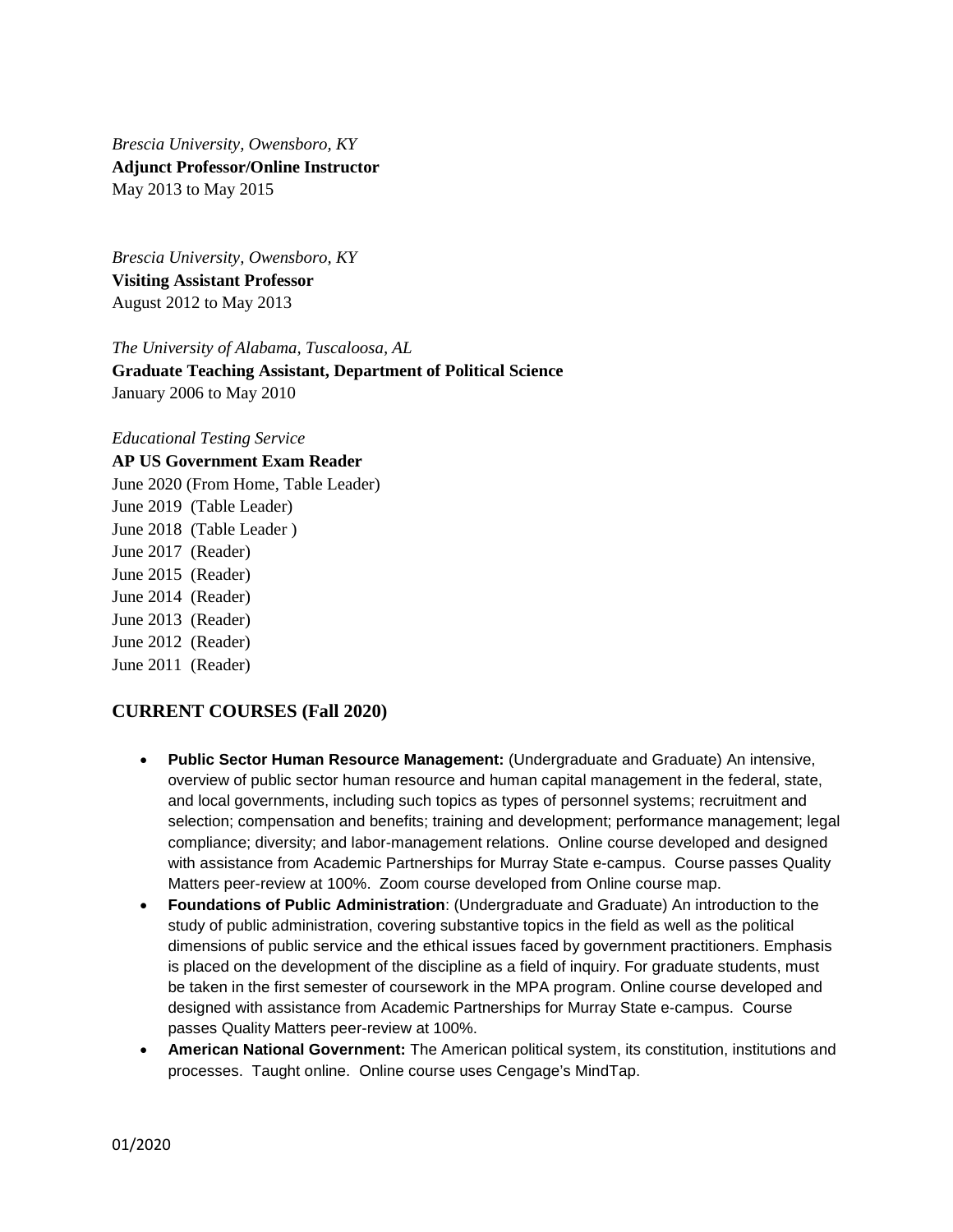# **COURSES TAUGHT**

- **American National Government**. The American political system, its constitution, institutions and processes. An approved social science University Studies elective. Fall 2015, Fall 2018, Spring 2019, Fall 2019, Spring 2020
- **• Foundations of Public Administration**: (Undergraduate and Graduate) An introduction to the study of public administration, covering substantive topics in the field as well as the political dimensions of public service and the ethical issues faced by government practitioners. Emphasis is placed on the development of the discipline as a field of inquiry. For graduate students, must be taken in the first semester of coursework in the MPA program. Taught via ITV and Online. Taught Fall 2015, Summer 2017, Summer 2018, Summer 2019.
- **• Public Organizations:** (Graduate) An analysis of roles, responsibilities, and practices of the public manager in governmental organizations, with an emphasis on managing as a governmental actor in pursuit of the public interest, in compliance with law, and in response to a variety of elected officials; managing in highly constrained and political environments; and managing in inter-sectoral and networked arenas. Theories of bureaucratic behavior and public management are analyzed and evaluated. Taught via ITV and Online. Taught Spring 2016, Spring 2017, Spring 2018, Spring 2019, Fall 2019, Spring 2020, Summer 2020.
- **Public Administration Capstone:** (Graduate) A course integrating the theories and methods of public administration in a major research project related to a substantive management or analytic problem in the public sector. Students will propose, execute, and publicly defend their project after completing a major review of public administration literature. Taught Spring 2016, Spring 2019.
- **• Public Sector Human Resource Management:** (Undergraduate and Graduate) An intensive, overview of public sector human resource and human capital management in the federal, state, and local governments, including such topics as types of personnel systems; recruitment and selection; compensation and benefits; training and development; performance management; legal compliance; diversity; and labor-management relations. Taught via ITV and Online. Fall 2015, Spring 2016, Fall 2016, Spring 2017 (online only), Fall 2017, Spring 2018 (online only), Fall 2018, Spring 2019, Summer, 2019, Fall 2019, Spring 2020.
- **• Public Sector Labor Relations:** (Undergraduate and Graduate) An intensive examination of current Federal and State policies on and impacts of unionization and collective bargaining in the public sector. Special emphasis is placed on the responsibilities of public employees and public administrators in their respective roles in contract bargaining and administration. The course includes multiple simulation exercises and workshops on labor-management practices. Taught online only. Fall 2016, Spring 2017, and Spring 2018.
- **• Comparative Public Administration:** (Undergraduate and Graduate) A comprehensive comparative study of public administration in a variety of different political, legal, and economic systems. Taught via ITV and Online. Spring 2017, Fall 2018.
- **• Introduction to American Government:** (Undergraduate) Survey of the principles, political institutions, and practices of American national, state, and local politics. Taught Spring 2008, Spring 2013, Spring 2015. Taught online Summer 2013, Fall 2013, Spring 2014, Fall 2014, Spring 2015.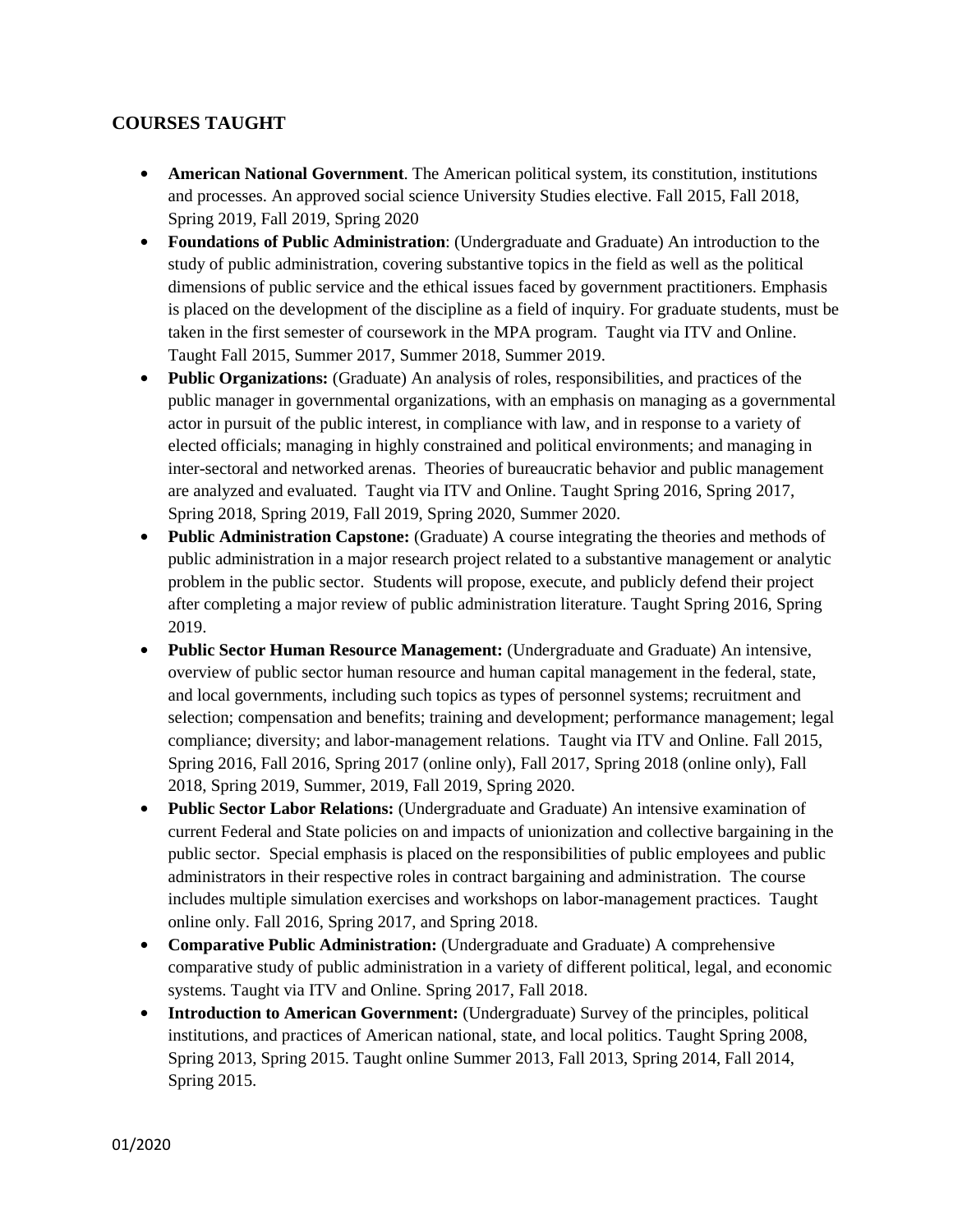- **• Introduction to Public Administration:** (Undergraduate) Study of the administrative principles and practices in the areas of organization, personnel management, budgeting, government regulation, and democratic controls. Taught Fall 2006, Spring 2007, Spring 2008, Summer 2008, Fall 2008, Spring 2009, Fall 2012 (directed study), Spring 2013.
- **• State and Local Government:** (Undergraduate) Study of the institutions and functions of American state and local governments and their relationship to the political process. Taught Spring 2006, Fall 2007, Summer 2009, Fall 2009, Spring 2010, Spring 2013.
- **• Introduction to Political Science:** (Undergraduate) A study of political science as a field of learning: the theories and functions of government; the principles of democratic government, especially the American experience; ideas of authoritarianism and totalitarianism; current governmental systems and problems. Taught Fall 2012.
- **• Introduction to International Relations:** (Undergraduate)Having its focus on the international system and various actors (especially nation-states and international governmental and nongovernmental organizations) operating in it, this course familiarizes students with the central concepts, themes, and theories of International Relations (IR). IR theories are derived from historical and current international events but also help explain them. Taught Fall 2012.
- **The Law and Social Issues:** (Undergraduate)The role of the legal system in dealing with many of the problems of contemporary society through the study of relevant court cases and selected readings. Taught Fall 2012. Fall 2013, Spring 2014, Fall 2014, Spring 2015.
- **• Comparative Government:** (Undergraduate) An introduction to governmental systems of major industrialized nations such as Britain, France, Germany, Russia, and Japan, together with selected countries of topical interest as to their history, political institutions and culture, policies, administration, and philosophy. Taught Fall 2012.
- **• Political Science Seminar:** (Undergraduate) A capstone course that ties together the structure and activities of the political science major, requesting student to complete a major research project. Taught Spring 2013.

# **RESEARCH**

- Waiting Publishing Date. (International Journal of Public Administration): Agency Design and State Administrators: Political Insulation and Managers' Views of their Workplace (With Dr. James C. Clinger).
- Under Review: Fighting the Resistance: Helping Faculty to Embrace the Online Teaching During a Pandemic.(With Dr. Melony Shemberger)
- R&R based on comments from SPSA in January 2020 Organizational Commitment under @realdonaldtrump: A Tale of Two FBI Directors.
- Beginning: Quality Matters and Quality Courses: Does Best Practices equal Quality Education?
- Turnover of Personnel in the Federal Government for the *Global Encyclopedia of Public Administration, Public Policy, and Governance*, Published Spring 2018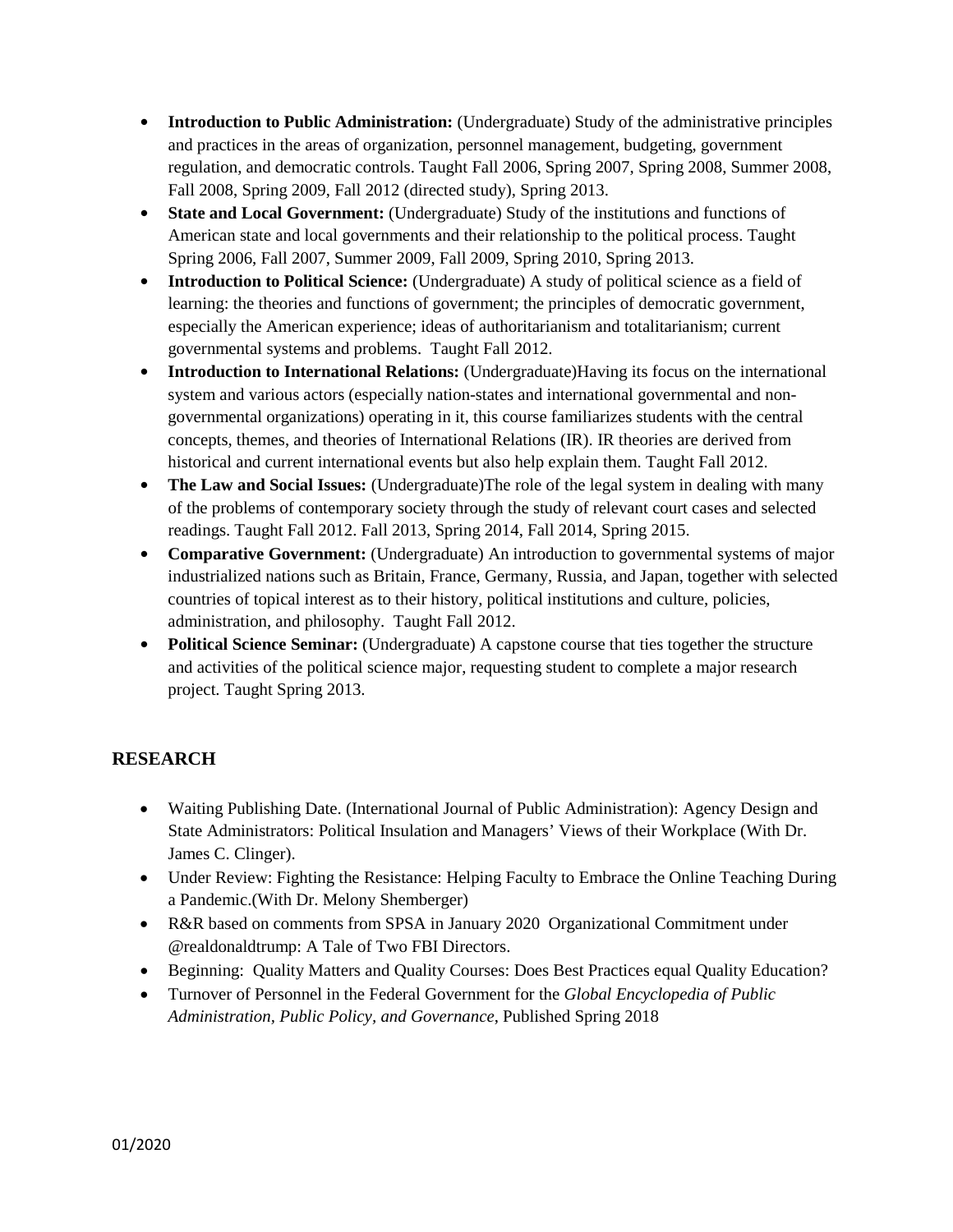# **PRESENTATIONS**

- *Best Practices for Encouraging Instructor/Student Communication and Partnerships in Online Learning.* Presented online May 15, 2020 at Pedigogicon by Amanda Joyce. Presentation written by Amanda Joyce, Jennifer Morrison, Tanya Romero-Gonzalez, & Martin Kane
- *Organizational Commitment under @realdonaldtrump: A story of two FBI Directors. Presented* at SPSA, San Juan, Puerto Rico, January 9-11, 2020.
- Engaging Online Students. Murray State University, Spring Blitz Week Lightening Session: Small Teaching Strategies for Online Learning. January 7, 2020.
- *Helping Faculty to Embrace the Online Teaching and Learning Environment* (With Dr. Melony Shemberger) to present at Focus on Teaching and Technology Conference at the University of Missouri, St. Louis, September 26 & 27, 2019.
- *Feedback: Instructor to Student and Student to Instructor*, Murray State University, Faculty Development Center, Fall 2018
- *Motivating Today's Workforce* , Kentucky City County Managers Association Western Regional Meetings, August 2018
- *Incorporation of Service Learning and Experiential Learning in Nontraditional MPA Programs*, American Political Science Association, Boston, MA*.* August 2018
- *Commenting on Student Work,* Murray State University, Faculty Development Center, Fall Faculty Forum: August 2018.
- *Where the Heck is it? Constructing Online Courses.* College of Humanities and Fine Arts 2018 Showcase, Spring 2018.
- Academic Integrity Module to Dr. Amelia Dodd and Dr. Miranda Terry in Applied Sciences, Spring 2018
- *Service-Learning,* co-presented with Shawna Thomas and *Lightening Session: Motivation from Small Things*. Murray State University Faculty Development Center Blitz Week, January 2018.
- Focus on the Women Summit, March 2018. (attendee and Panel Participant on Civic Engagement for Women)
- Service-Learning Institute and Research Academy, Murray State University Faculty Development Center Brown Bag Session: October 17, 2017.
- *Agency Design and the Volume of Red Tape: Political Insulation and State Managers' Perceptions*. With James C. Clinger. APSA 2017 Annual Conference, August-September 2017, San Francisco, CA.
- Engaging International Students, Fall Faculty Forum, Murray State University: Student Engagement Techniques, Lightening Session. Fall 2017.
- *Agency Design and State Administrator: Political Insulation and Managers' View of the Workplace*. Department of Political Science and Sociology Colloquium Series, April 2017
- *Agency Design and State Administrators: Political Insulation and Managers' View of their Workplace*. With James C. Clinger. Kentucky Political Science Association, March 2017
- "What Causes Single Mothers in the Military to Turnover?" Southern Political Science Association, January 2016, San Juan, Puerto Rico.
- "The Advantages of Condoms in Correctional Institutions." Southern Criminal Justice Association Conference, September 2009.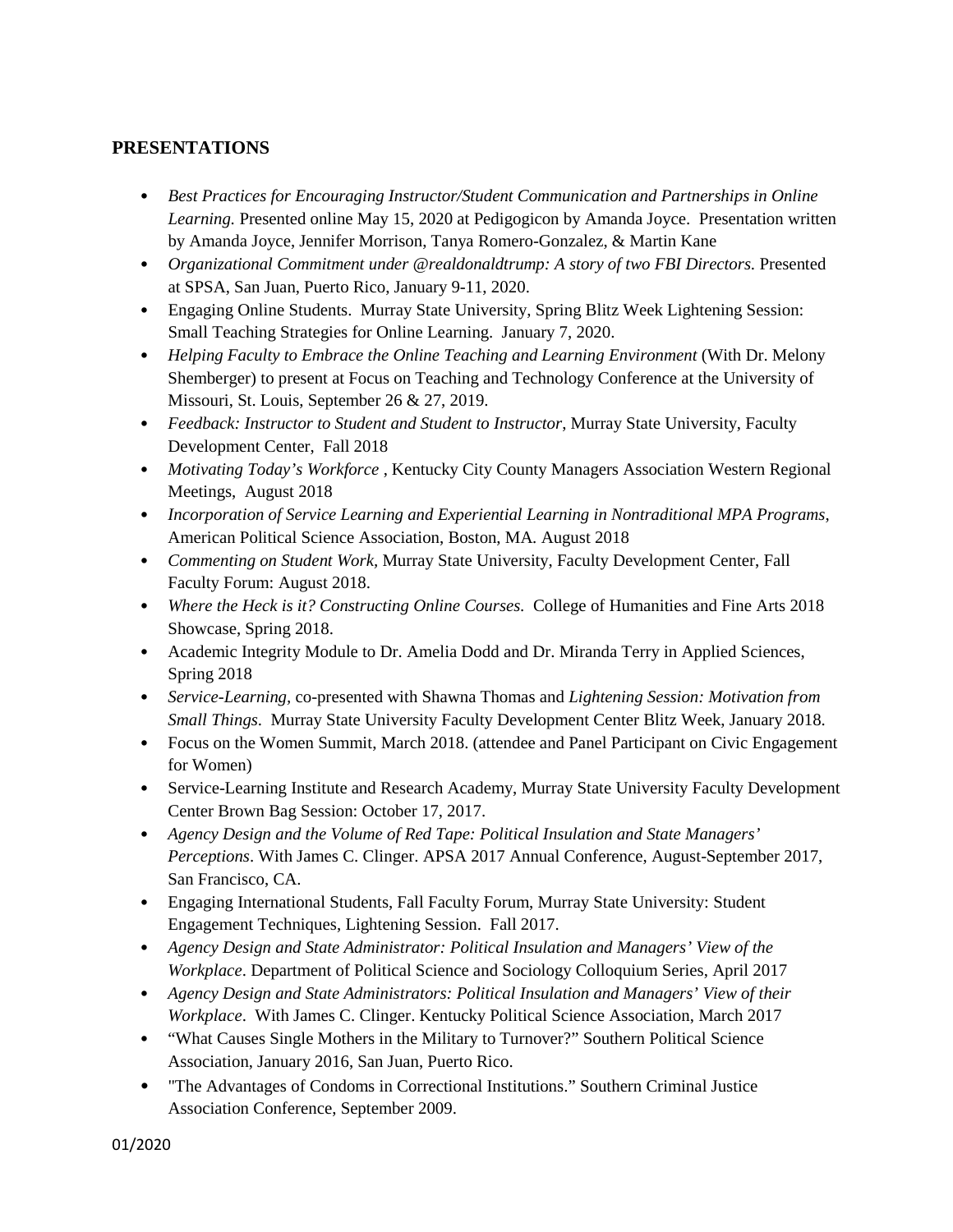## **MPA PROGRAM SERVICE**

- Assist with NASPAA accreditation
- Assist with moving MPA program to Murray State e-campus
- Program Assessment for MPA Program (2018, 2019, 2020)
- Career Fair and STEM Career Fair, February 2018
- KCCMA Winter Conference, Lexington KY, February 8-9, 2018
- Participation in MPA Capstone Seminar Reviews, Fall 2015, Spring 2016, Summer 2016, Fall 2016, Spring 2017, Summer 2017, Fall 2018, Spring 2019, Summer 2019
- Public Administration Advisory Board Meeting, October 2015, October 2016, October 2017, October 2018
- Assisting in the creation and development of the Murray State University Local Government Service Center.
	- o Meeting with Pennyrile and Purchase Area ADD, December 2016.
	- o Kentucky City Manager's Association Meeting, Louisville, KY, August 10, 2017

#### **DEPARTMENT SERVICE**

- PSS Comparative Politics Search Committee, Fall 2019
- Waterfield Lecture Planning Committee (2019-2020)
- Arranged with the Dean of CHFA for a television, camera, and microphone in Room 107.
- Department of Political Science and Sociology, Social Media Manager (2017-2019)
- Department of Political Science and Sociology Internship Coordinator (2017)
- Mayoral Candidate Forum, attendee and Voter Registration Table, Spring
- Meeting with Career Center Internship Coordinator, February 2018
- KPSA, March 2018 (attendee, Panel Chair, assist with conference)
- Wilson County College Fair, September 2017.
- Murray State University College Fair, October 2017.
- Murray State University Career Fair, October 2017.
- Department of Political Science and Sociology Ice Cream Social, October 2017.
- Constitutional Jeopardy, Constitution Day, September 2017 and 2018.
- Department of Political Science and Sociology Colloquium Series, Coordinated speaker and advertised event. (2016, 2017, 2019 Academic Years
	- o November 2017 Speaker: Department Panel on Current Events
	- o September 2017 Speaker: Dr. Ihsan Alkhatib
	- o April 2017 Speaker: Dr. Diane Nititham
	- o March 2017 Speaker: Dr. Jennifer Morrison
	- o February 2017 Speaker: Sarah Leach, MPA Student
	- o November 2016 Speaker: Dr. Yousef Yang
	- o September 2016 Speaker: Dr. Marc Polizzi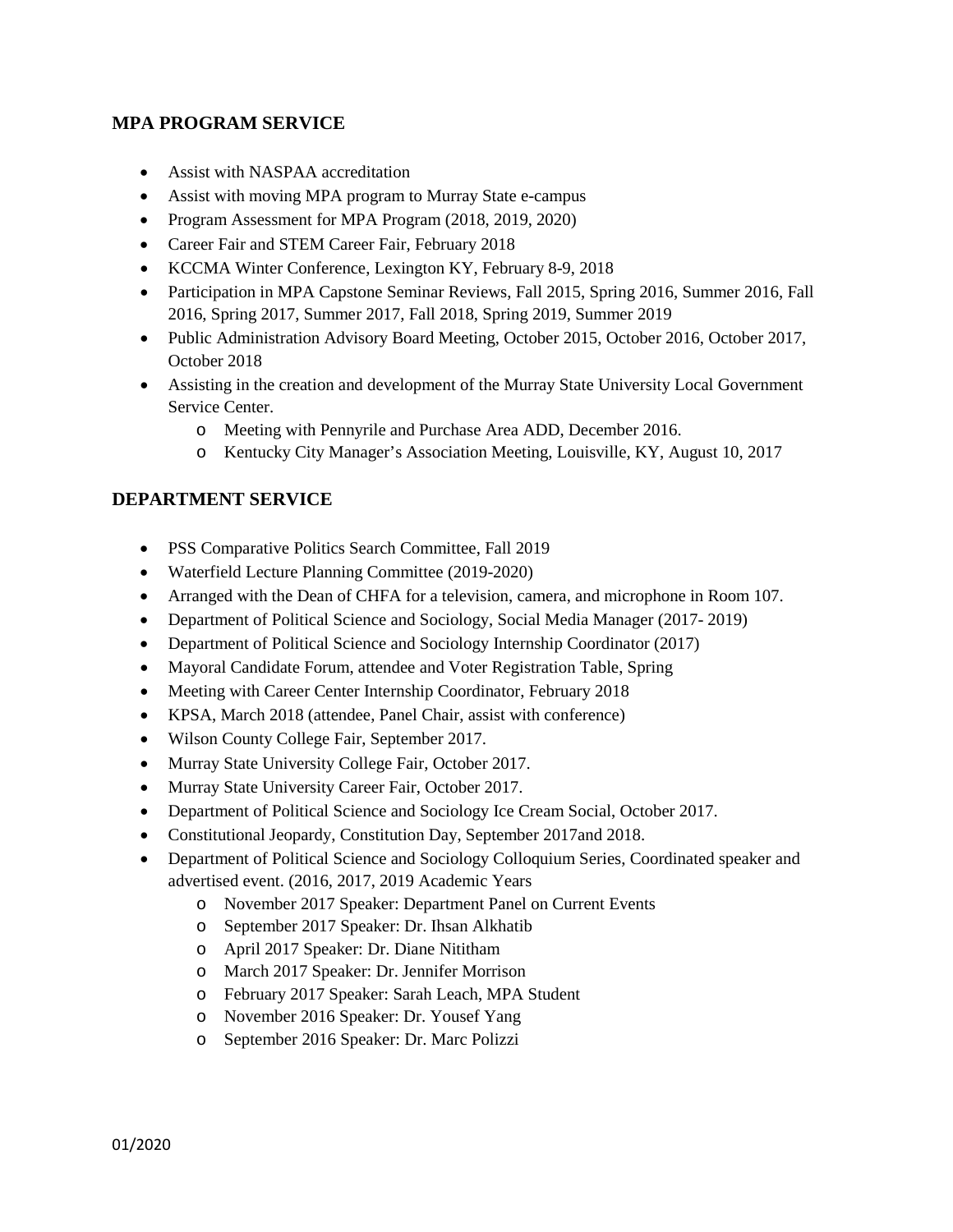# **COLLEGE OF HUMANITIES AND FINE ARTS SERVICE**

- CHFA Representative to Online Champions
- CHFA Appeal & Grievance Committee
- University Service-Learning Committee (voluntary)

# **UNIVERSITY SERVICE**

- Online Champions Committee with the Provost, College of Humanities and Fine Arts Representative. (Spring 2018 to present)
	- o Assisted faculty with change to online teaching due to pandemic in Spring 2020
	- o Worked with FDC to mentor CHFA faculty in Virtual Course Design Challenges, Summer 2020
	- o Met individually with members of the CHFA faculty, as well as responded to emails, on online course development and design.
		- Constance Alexander, English
		- Debra Holmes, Theater
	- o Online Teaching Tidbits (CHFA Newsletter, Spring 2019)
	- o Meet and work with various CHFA faculty about online courses
		- Todd French, Music
		- **Esther Malm, Psychology**
		- Robert Fritz, Global Languages
		- Jie Wu, Global Languages
		- **•** Drew Thompson (adjunct), Political Science and Sociology
		- Ali Hendley, Political Science and Sociology
- Murray State University Women's Faculty Caucus
	- o FMLA Committee, Chair, Murray State University Women's Faculty Caucus (2016- 2017)
	- o Work-Life Committee, Murray State University Women's Faculty Caucus (2017-2018)
	- o Met with Provost about Lactation Rooms and Work/Life Balance (March 2018)
- Service-Learning Advisory Board (2017- present)
- ADVANCE Women Faculty Circles, 2016-2017, 2017-2018, 2018-2019, 2019-2020

# **FELLOWSHIP & GRANTS**

- College of Humanities and Fine Arts Grant: \$990 to complete the series of seven online courses from Quality Matters that make up the Teaching Online Certificate.
	- o Completed the series of seven online courses and received the Teaching Online Certificate in June 2020.
- 2016-2017 Golden Key Fellowship. Awarded by Murray State University to promote experiential education by providing faculty and staff an opportunity to obtain additional training in experiential education and to share new knowledge with the campus community through Presentations and the creation or enhancement of a programs for students.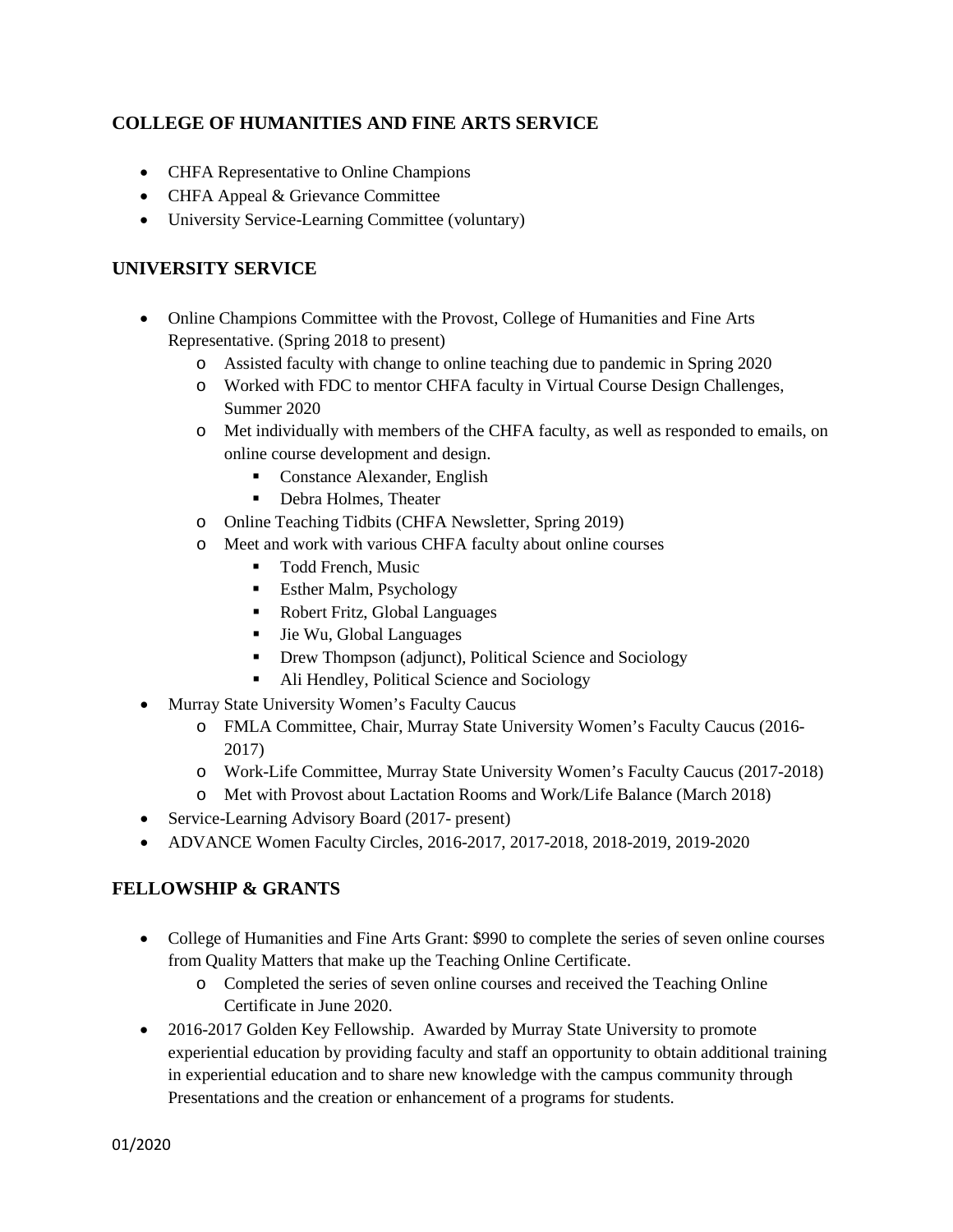## **PROFESSIONAL DEVELOPMENT**

- **Quality Matters Courses:**
	- o Applying the AM Rubric Certificate
	- o Connecting Learning Theories to Your Teaching Strategies certificate
	- o Assessing Your Learners certificate
	- o Creating Presence in your Online Course certificate
	- o Orienting Your Online Learners certificate
	- o Exploring your Institution's Policies certificate
	- o Evaluating your Course Design certificate
	- o Gauging your Technology Skills certificate
- **FTTC: Book Group** Small Teaching Online: Applying Learning Science in Online Classes, Fall 2019
- **FTTC: Writing Group,** Fall 2019
- **Amplify: Faculty Writing Accelerator,** through Cathy Mazak. Present. Attended writing workshop, San Juan, Puerto Rico, January 12-14, 2020.
	- o Various workshops and writing sprints throughout 2020
	- o Amplify MasterMind Meetings
	- o Webinars
	- o Discussions
- **FTTC: Focus on Teaching and Technology Conference,** University of Missouri, St. Louis. Fall 2018. Invited to participate in planning the Conference for Fall 2019 and Fall 2020.
- **Quality Matters Webinars**
	- o Hyflex, Summer 2020
	- o Breaking the HumDrum, Summer 2020
	- o Community of Online Teaching & Learning with QM, Summer 2020
	- o Does Quality Matter?, Fall 2019
	- o A Day at the QM Improv. Fall 2019
	- o And Then There Was Light, Fall 2019
	- o Busting Multimedia Myths, Spring 2019
	- o On Quality and Success: The Dream Team, Fall 2018
	- o Transformation of Online Education, Fall 2018
	- o Ensuring Quality after the Review is Over, Fall 2018
	- o Establishing Team Tools that Promote Evidence-Based Course Design, July 2018
- **Harvard Business Review Webinars**, Summer 2020
- **Mentor Collective**
	- o Mentor Collective Dialogues: Adult/Online Learners Share What They Really Need but Aren't Asking For, June 2018
- **Cengage Publishing**
	- o Cengage MindTap Training, June 2018
	- o Webinar: Getting Started with MindTap, August 2018
	- o Webinar: What do old Polar Bears and Great Teachers have in common? They Know How to Break the Ice, August 2018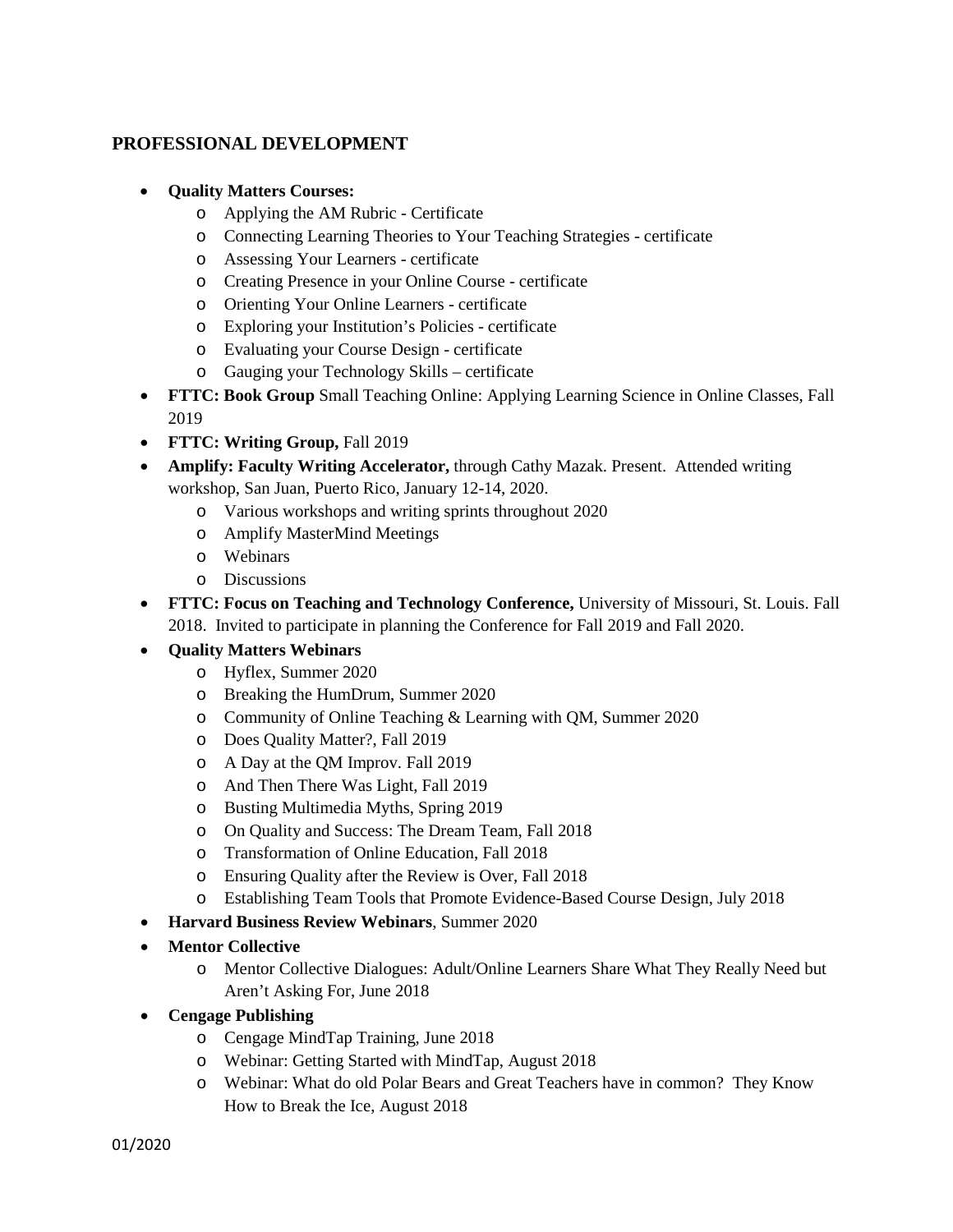- **Pedagogical and Technological Workshops at the Faculty Development Center (Murray State University, Murray, KY)**
	- o Book Group: Engaging Ideas: The Professor's Guide to Integrating Writing, Critical Thinking, and Active Learning in the Classroom, 2<sup>nd</sup> Edition.
	- o Instructional Strategies to Help Students Learn, Fall 2018
	- o Using a Variety of Strategies to Help Students Learn, Fall 2018
	- o Quality Matters, Spring 2018
	- o New Initiative, Spring 2018
	- o Book Group: Teaching at Its Best, Spring 2018
	- o Introduction to Canvas Course Design, Spring 2018
	- o Implementing Service Learning into Courses (Attendee and Speaker), Spring 2018
	- o Promoting Academic Integrity, Spring 2018
	- o Using Appreciative Advising to Increase Retention, Spring 2018
	- o Online Course Development Institute, Fall 2017
	- o Writing and Scoring Essay Questions, Fall 2017.
	- o Incorporating Visual Literacy, Fall 2017.
	- o Writing Objective Essay Questions, Fall 2017.
	- o FDC Books Group, Small Teaching Techniques, Fall 2017.
	- o Writing Measurable Learning Objectives, Fall 2017
	- o YuJa Training, Summer 2017
	- o Faculty Development Center Book Group: Student Engagement Techniques, Spring 2017
	- o Workshop: We Do Need It! Differentiated Instruction for College Teaching
	- o ITV Training with Trevor Miller
	- o Webinar: Creating Online Tests with Respondus
	- o Akindi Training (Technical Training)
	- o Workshop: Improvisation for Faculty (Faculty Development)
	- o Faculty Fellow Workshop: How Can I make Student Engagement More Meaningful in the Classroom (Faculty Development)
	- o Resources That Shop Your Manuscripts for You (University Libraries Seminar Series)
	- o Workshop: Engaging Your Students Through Experiential Learning (Faculty Development)
	- o Faculty Teaching Fellow Workshop: Journal Writing to Connect and Engage Students (Faculty Development)
	- o Workshop: Proposal Development A Blueprint for Funding
	- o Fall Forum: Purposeful Teaching: Effectively using Student Groups and Teams in Instruction
	- o Instructor Training for LockDown Browsers and Respondus Monitor: Prevent Cheating During Online Exams. (Technical Training)
	- o INSPIRE Fall Forum, November 18, 2016
	- o 12 Gadgets of Christmas, December 2015 and December 2016
	- o Training for Faculty Hall, Room 208, with Josh Hutson
	- o Faculty Development Center: Writing Group. Fall 2016.
- **Service Learning Institute, IUPUI, May 15-17, 2017**
- **Research Academy, IUPUI, May 17-19, 2017**